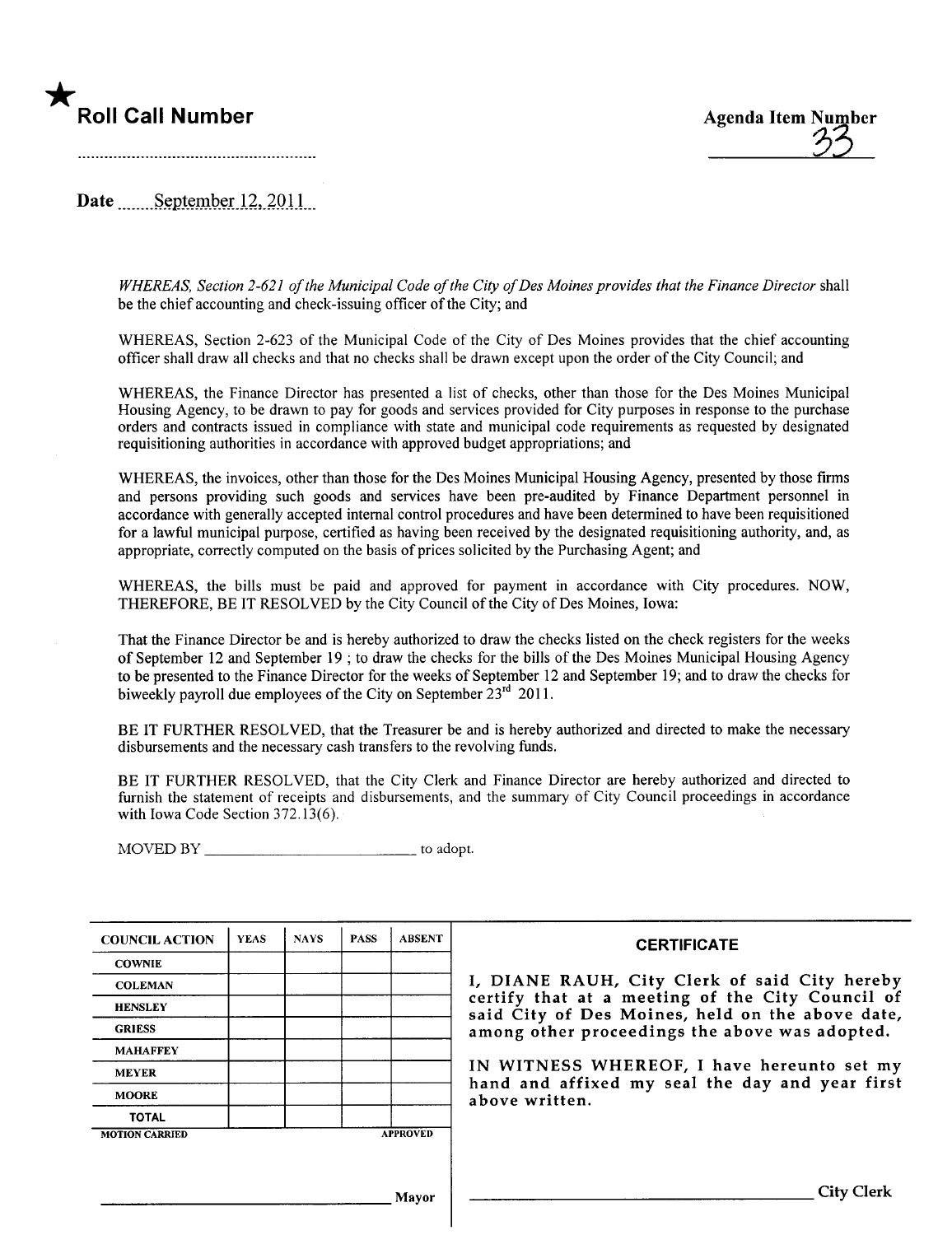# DES MOINES ENGINEERING DEPARTMENT<br>CONSTRUCTION CONTRACT PARTIAL PAYMENT REQUEST

 $\sim 10^{-1}$ 



3)

#### For Check Register of September 9,2011 As approved by City Council on August 29, 2011

(Roll Call No. 11-1475)

September 06, 2011 Page No. 1

The work performed associated with the following listed construction contract partial payments has been constructed in substantial compliance with the plans and specifications, and the Engineering Department hereby requests that the Finance Department process payment to the following contractors:

| <b>Activity ID</b>                              | <b>Project Title</b>                                                  | <b>Contractor</b>                                                                                                               | Partial<br><b>Payment</b><br>No. | Partial<br>Payment<br>Amount |
|-------------------------------------------------|-----------------------------------------------------------------------|---------------------------------------------------------------------------------------------------------------------------------|----------------------------------|------------------------------|
| 06-2008-009                                     | McKinley Avenue Widening at South Union Street                        | Reilly Construction Co., Inc.<br>Chris R. Reilly, President<br>110 E. Main Street<br>PO Box 99<br>Ossian, IA 52161              | 03                               | \$161,305.98                 |
| 10-2011-001                                     | Fire Station Emergency Generator, HVAC, and<br>Sprinkler Improvements | Biermann's University<br>Electric Company, Inc.<br>Gary P. Cornelius, President<br>512 Elm Street<br>Des Moines, IA 50309       | 02                               | \$348,289.98                 |
|                                                 | EMW-2009-FO-09820                                                     |                                                                                                                                 |                                  |                              |
| 12-2007-004                                     | Easton Boulevard Bridge over Four Mile Creek                          | Herberger Construction Co.,<br>Inc.<br>Dean Herberger, President<br>2508 West 2nd Avenue<br>P.O. Box 326<br>Indianola, IA 50125 | 06                               | \$33,607.27                  |
|                                                 | BRM-1945(729)--8N-77                                                  |                                                                                                                                 |                                  |                              |
| Requested by:                                   |                                                                       | Funds available:                                                                                                                |                                  |                              |
|                                                 | 5 Brew<br>RO                                                          |                                                                                                                                 |                                  |                              |
| Jeb E. Brewer, P.E.<br>Des Moines City Engineer |                                                                       | Scott E. Sanders<br>Das Maines Finance Direct                                                                                   |                                  |                              |

Des Moines City Engineer

cc: City Clerk

Des Moines Finance Director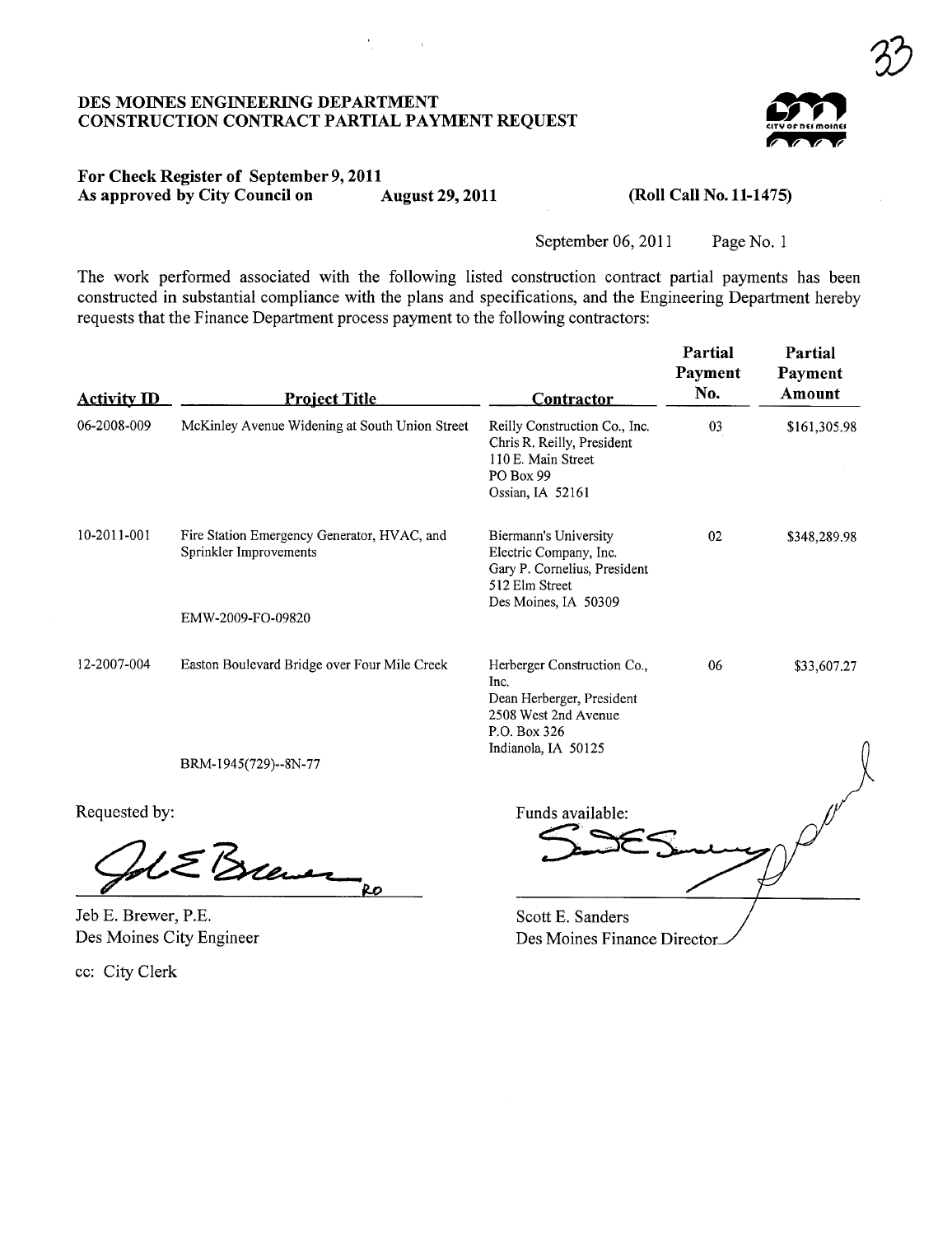#### DES MOINES ENGINEERING DEPARTMENT CONSTRUCTION CONTRACT PARTIAL PAYMENT REQUEST



 $\mathcal{P}'$ 

## For Check Register of September 2, 2011<br>As approved by City Council on

August 29, 2011 (Roll Call No. 11-)  $\frac{1}{4}$   $\frac{1}{5}$ 

August 30, 2011 Page No.1

The work performed associated with the following listed construction contract partial payments has been constructed in substantial compliance with the plans and specifications, and the Engineering Deparment hereby requests that the Finance Department process payment to the following contractors:

 $\mathbf{r}^{(k)}$  and  $\mathbf{r}^{(k)}$ 

| <b>Activity ID</b> | <b>Project Title</b>                                                  | Contractor                                                                                                                             | Partial<br>Payment<br>No. | Partial<br>Payment<br>Amount |
|--------------------|-----------------------------------------------------------------------|----------------------------------------------------------------------------------------------------------------------------------------|---------------------------|------------------------------|
| 04-2011-006        | 3rd & Court Parking Garage LED Lighting                               | ABC - Electrical Contractors,<br><b>LLC</b><br>W. Dave Ward, President/CEO<br>10520 Hickman Road<br>Suite ABC<br>Des Moines, IA 50325  | 01                        | \$42,993.20                  |
|                    | DE-SC0003333/004                                                      |                                                                                                                                        |                           |                              |
| 06-2010-014        | 2010 City-wide PCC Pavement Restoration Program                       | T K Concrete Inc.<br>Tony J. VerMeer, President<br>1608 Fifield Road<br>Pella, IA 50219                                                | 07                        | \$23,441.25                  |
| 06-2011-010        | 2011 Expanded Street Resurfacing Program - Contract<br>1              | OMG Midwest, Inc. d/b/a Des<br>Moines Asphalt & Paving<br>James Gauger, President<br>P.O. Box 3365<br>Des Moines, IA 50316-0365        | 01                        | \$646,624.57                 |
| 06-2011-011        | 2011 Expanded Street Resurfacing Program - Contract<br>$\overline{2}$ | OMG Midwest, Inc. d/b/a Des<br>Moines Asphalt & Paving<br>James Gauger, President<br>P.O. Box 3365<br>Des Moines, IA 50316-0365        | 01                        | \$778,688.69                 |
|                    | I-JOBS Local Street & Road Funding                                    |                                                                                                                                        |                           |                              |
| 08-2009-004        | Jackson Avenue Detention Basin Pump Station                           | Rice Lake Contracting Corp.<br>dba Rice Lake Construction<br>Group<br>Luke Spalj, C.E.O.<br>22360 County Road 12<br>Deerwood, MN 56444 | 11                        | \$47,334.81                  |
|                    | 08-DRI-235                                                            |                                                                                                                                        |                           |                              |
| 08-2009-005        | Dean's Lake Storm Sewer Crossing Improvements                         | Reilly Construction Co., Inc.<br>Chris R. Reilly, President<br>110 E. Main Street<br>PO Box 99<br>Ossian, IA 52161                     | 08                        | \$206,778.69                 |